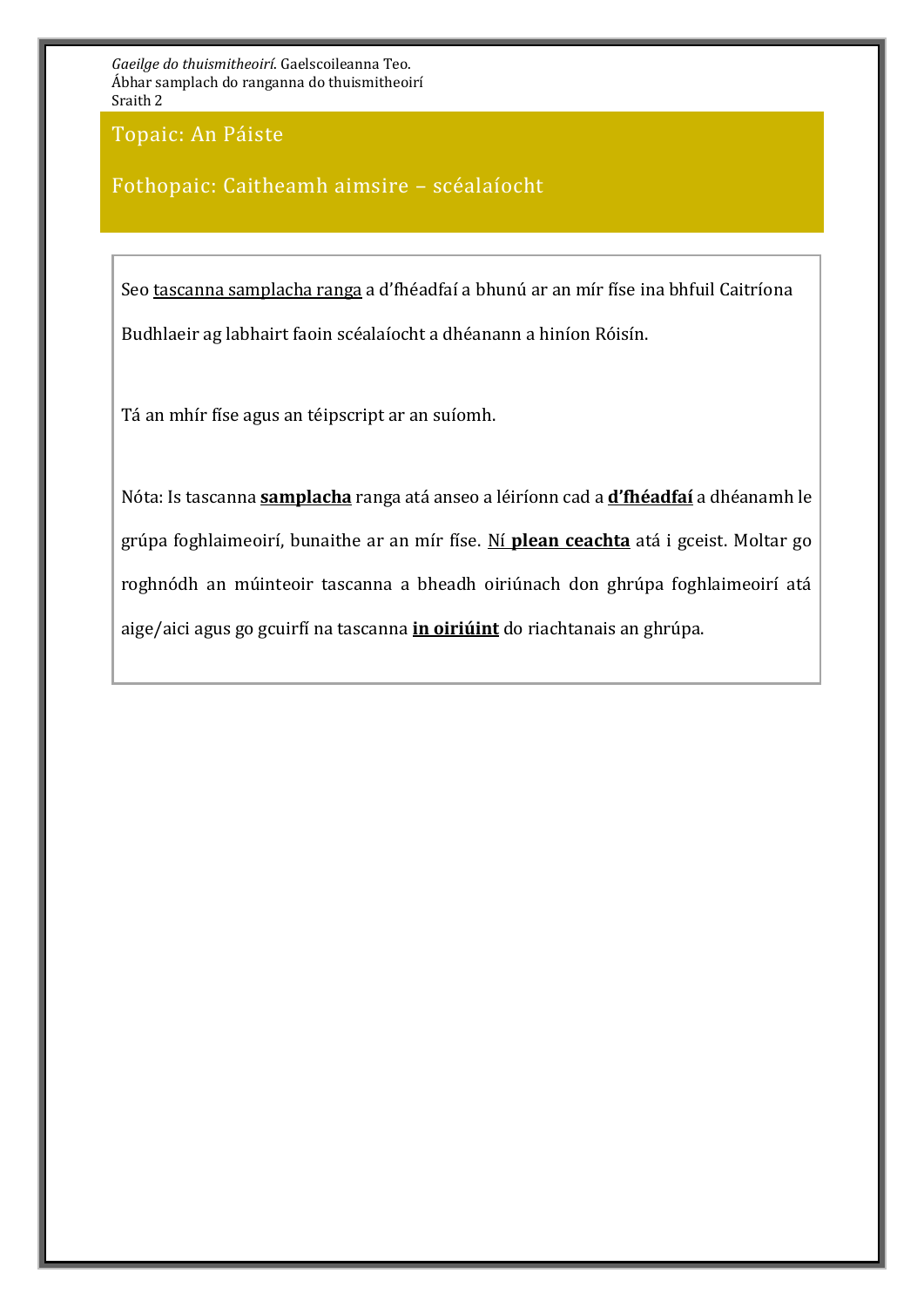### Treoracha don Mhúinteoir

#### **Tasc samplach 1: Éisteacht agus cleachtaí teanga**

Beidh na foghlaimeoirí ag éisteacht ar ball le Caitriona Budhlaeir ag caint faoin scéalaíocht a dhéanann a hiníon Róisín mar chaitheamh aimsire. Tá an mhír físe agus an téipscript ar an suíomh.

- Mínigh cé agus cad leis a bheidh siad ag éisteacht.
- Scaip an bhileog 'Ag Scéalaíocht: Éisteacht' agus eagraigh an réamhobair ar dtús. Cuir eolas ar fáil agus treoraigh plé maidir leis an Oireachtas – má tá na hacmhainní ar fáil, d'fhéadfaí féachaint ar an suíomh gréasáin agus ar shamplaí de na comórtais ón suíomh. Maidir leis an tasc tuisceana, cuir béim ar an bpointe nach gá dóibh ach éirim ghinearálta na cainte a thabhairt leo. Do thasc 3, cuir béim ar chumadh na n-abairtí i mbeirteanna. Do thasc 4, ag brath ar leibhéal cumais na bhfoghlaimeoirí, beidh cinneadh le déanamh an ndíreofar ar an bhfoirm 'mí na Bealtaine', 'mí na Samhna' etc. nó ar ainm na míosa féin.

#### **Tasc samplach 2: Féilte – Plé**

Scaip an bhileog 'Féilte – Plé'. Tabhair cúpla nóiméad do na foghlaimeoirí a gcinneadh a dhéanamh maidir le cibé féile ab fhearr leo agus cúpla nóta a glacadh, más maith leo. Ansin eagraigh an plé. Cuir béim ar an bpointe go gcaithfidh siad dul i bhfeidhm ar na daoine eile. Tabhair deis tar éis an phlé do chúpla duine a gcúiseanna a thabhairt don rang ar fad.

#### **Tasc samplach 3: Ag pleanáil féile – tasc**

Scaip an bhileog 'Ag pleanáil féile – tasc'. Eagraigh na grúpaí éagsúla don tasc agus cabhraigh leo an obair a thosú. Cuir béim ar an idirghníomhaíocht agus ar an gcruthaitheacht. Nuair a bheidh an tasc déanta acu, iarr ar na grúpaí éagsúla a bpóstaeir agus a bhféilte a roinnt leis an rang.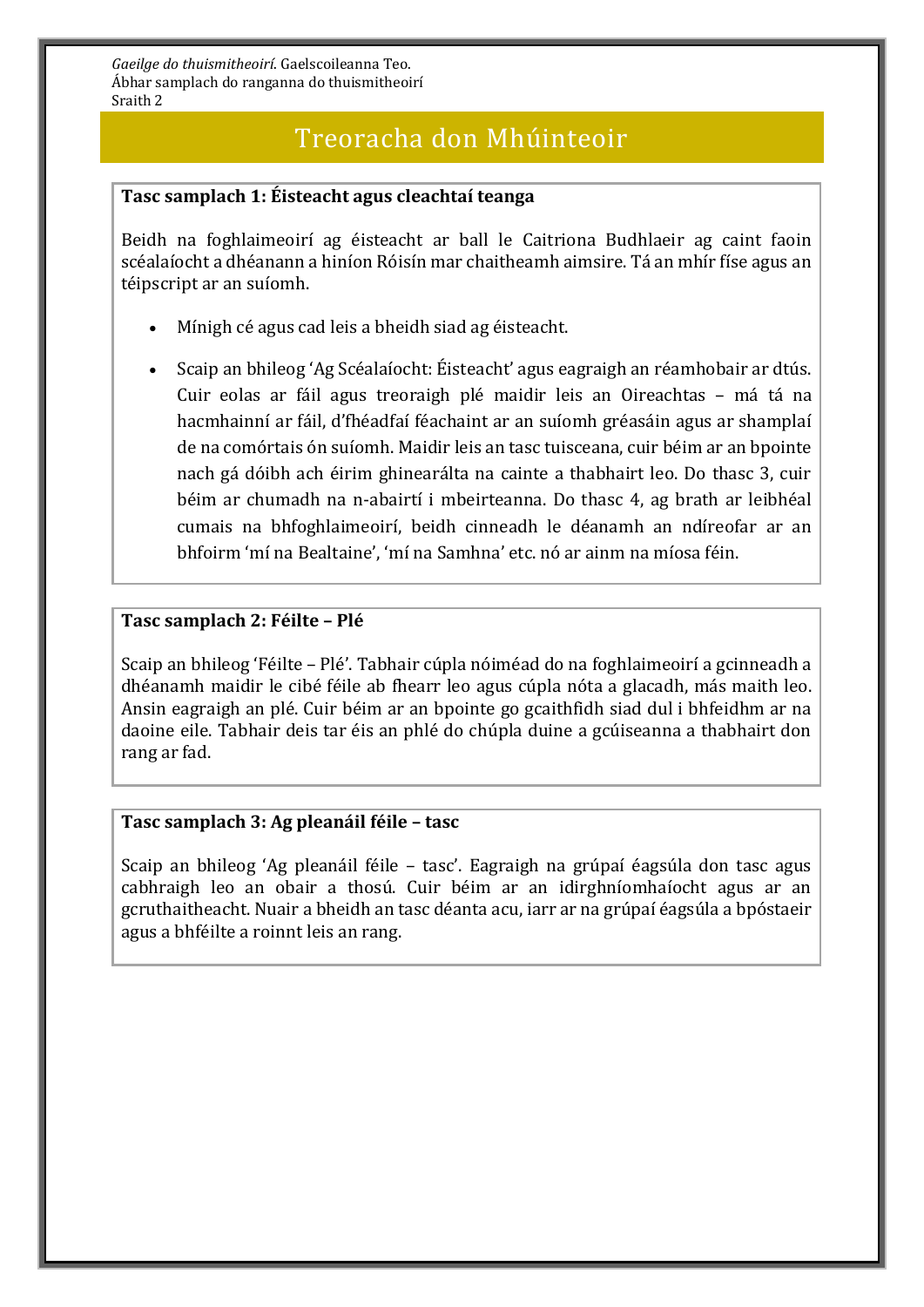# Ag Scéalaíocht: Éisteacht

Tasc 1: Beidh tú ag féachaint ar mhír físe ina bhfuil Caitríona ag labhairt faoina hiníon Róisín a bhfuil suim aici sa scéalaíocht. Ar dtús pléigh na ceisteanna seo thíos le do pháirtí.

- Cad is scéalaíocht ann? Cad atá ar eolas agat fúithi mar rud? Pléigh agus déan cur síos.
- Cad é an difríocht atá idir na focail seo a leanas? Cuir in abairtí iad.
	- Féile
	- Cóisir
	- Ceolchoirm
	- Comórtas
- An bhfuil aon rud ar eolas agat faoi An tOireachtas? Pléigh le do theagascóir.

Tasc 2: Anois féach ar an mír físe. Cé mhéad a d'éirigh leat a thuiscint den mhéid a dúirt Caitríona. Breac nótaí.

Gluais: ag prapáil *preparing for* de ghlanmheabhair *off by heart*

Róisín agus an scéalaíocht

Tasc 3: Stór focal agus nathanna cainte

'…Bhí sé ar siúl i *City West* i mBaile Átha Cliath *anuraidh* ach beidh sé ar siúl i gCill Airne *i mbliana*...'

Déan iarracht na colúin thíos a cheangal.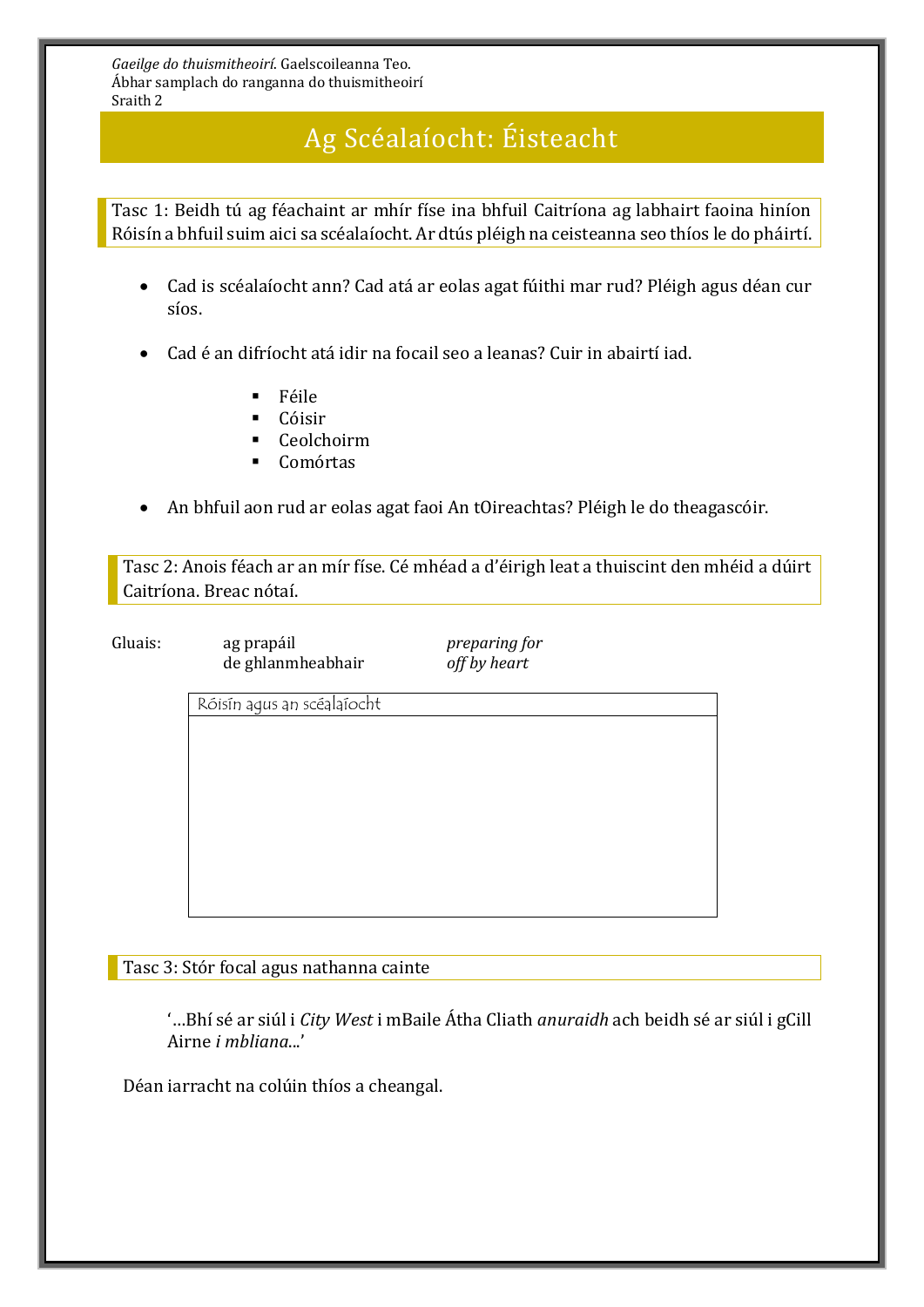| 1. anuraidh             | a. next month               |
|-------------------------|-----------------------------|
| 2. aréir                | b. the day after tomorrow   |
| 3. an mhí seo caite     | c. tomorrow                 |
| 4. an mhí seo chugainn  | d. last month               |
| 5. arú amárach          | e. in 2 years' time         |
| 6. arú inné             | f.<br>last year             |
| 7. i gceann dhá bhliain | g. the day before yesterday |
| 8. amárach              | h. last night               |

Anois, le cabhair ó do pháirtí, déan iarracht na focail agus na frásaí sa cholún ar chlé a chur in abairtí.

Tasc 4: Fócas ar theanga: Míonna na bliana

Glacann Róisín páirt i bhféile áitiúil i mí Dheireadh Fómhair. An bhfuil míonna na bliana ar eolas agat i nGaeilge? Faigh treoir ón teagascóir agus ansin bain triail as na cleachtaí seo:

- Abair le do pháirtí cad iad na míonna ina bhfuil laethanta breithe do pháistí.
- Abair le do pháirtí cad iad na míonna atá i ngach séasúr.
- Abair le do pháirtí cathain a tharlaíonn mór-imeachtaí na scoile agus do theaghlaigh.

#### Tasc 5: Plé

- An nglacann do pháistí páirt in aon chomórtais? Pléigh le do pháirtí.
- 'Níl comórtais go maith do pháistí!'. Pléigh!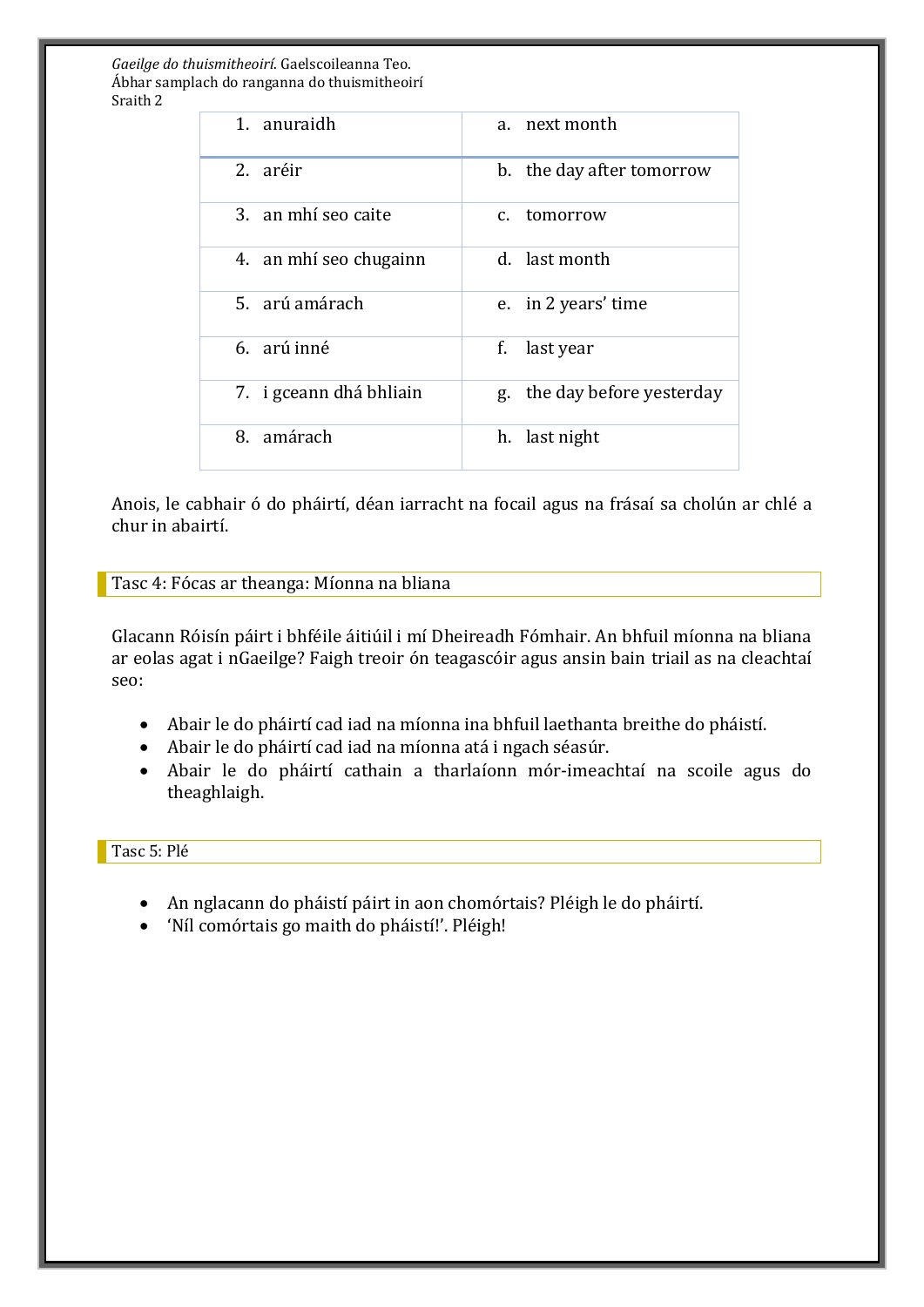## Féilte: Plé

Ba mhaith leat na páistí a thabhairt go dtí féile. Rinne tú beagán taighde agus seo thíos na cinn a bheidh ar siúl. Caithfidh tú ceann amháin a roghnú – an ceann is oiriúnaí do do theaghlach féin. Nuair a bheidh ceann roghnaithe agat, caithfidh tú labhairt le do pháirtí agus a chur ina luí air/uirthi gur cheart dóibhsean teacht in éineacht libh. Beidh do pháirtí ag iarraidh oraibhse dul leosan, áfach – bí láidir! Bíodh do chúiseanna réidh agat.



Electric Picnic **Féile Leabhar Dhún** Laoghaire





Féile Rós Thrá Lí